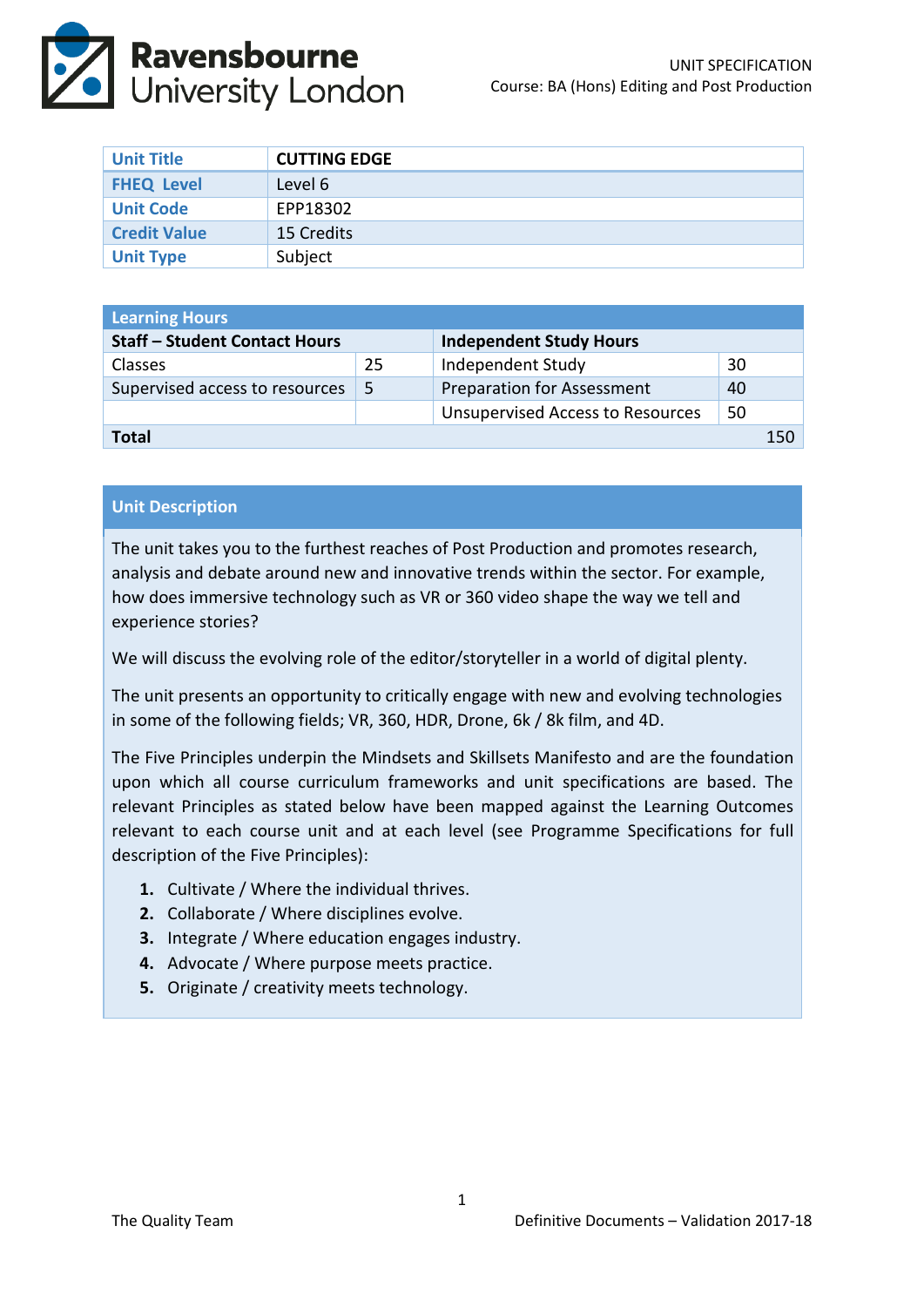#### **Unit Indicative Content**

- Debates around the role of the storyteller in the creation of immersive environments and journeys
- Research into the future of post, and the possibilities for new experiential and narrative forms.
- Practical work with technologies such as 360, VR, and haptic devices
- Technology troubleshooting and workflows
- Theory around form and structure within new platforms.
- Alternative post production careers.

#### **Unit Aims**

To Analyse specialist practices within the post production industry.

To conduct thorough independent technical investigations and use a range of technical tools to an advanced level.

To demonstrate an advanced understanding of post production technologies.

To work independently in formulating strategies for acquiring specialist skills, and in setting own objectives and briefs.

### **Unit Learning Outcomes**

### **LO 1 Research/Inspiration**

Select and evaluate information gathering techniques using a wide range of sources, providing visual, contextual and industry case-study research as appropriate.

### **LO 3 Development/Prototyping**

Investigate potential pathways that result in appropriate solutions, informed by a systematic understanding of the principles of the creative process.

### **LO 4 (Pre) Production**

Demonstrate systematic working knowledge, production skills, selection, application and understanding of a selection of processes, materials and methods that inform creative and academic practice.